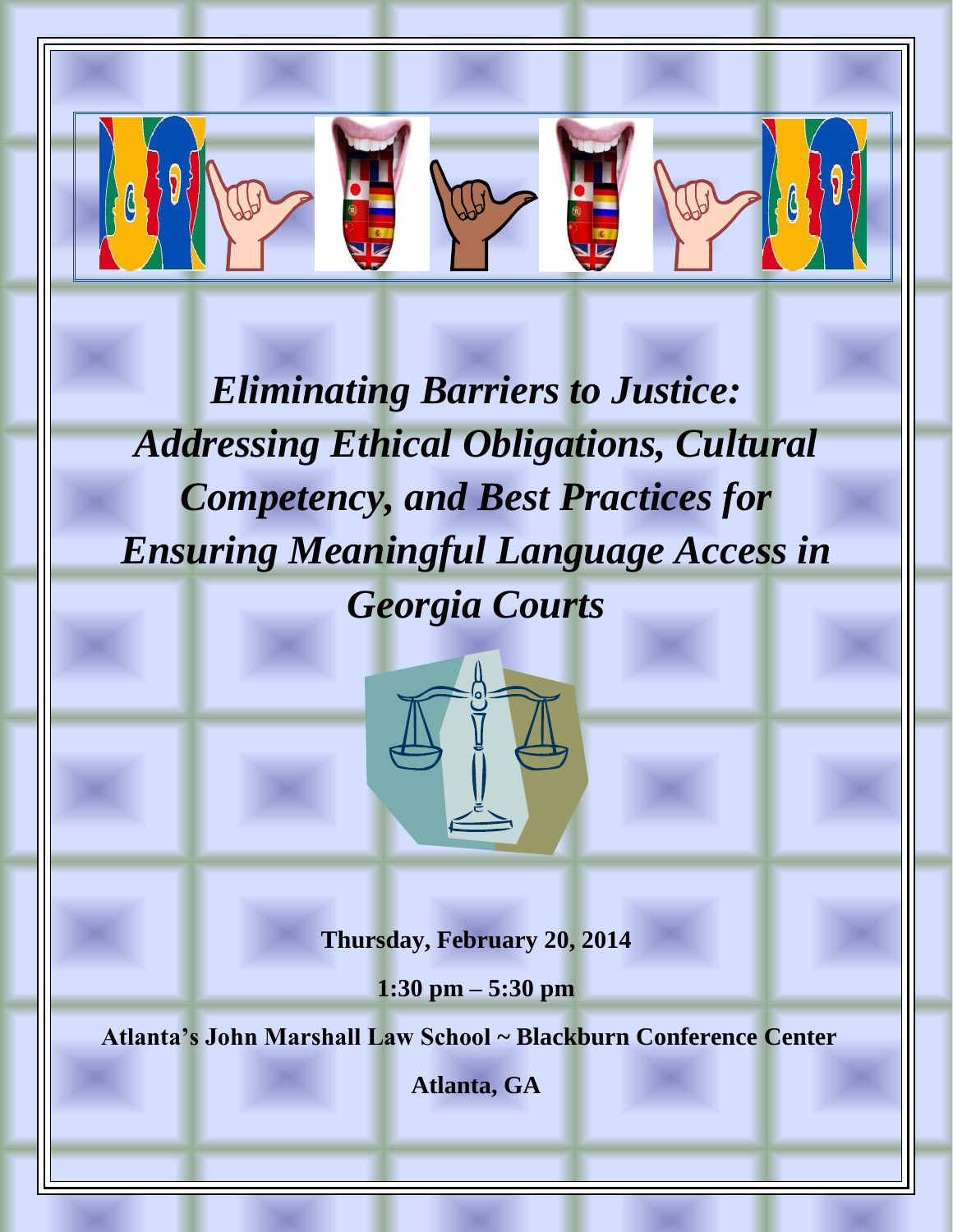# *Agenda*

#### **1:30 - Welcome & Occasion**

*Hon. Keith Blackwell, Justice, Supreme Court of Georgia / Chair, Supreme Court of Georgia Commission on Interpreters (COI)*

#### **1:35 - Video ~ "Voices from the Field: Moving to be Heard"**

#### **1:55 - Introduction of Keynote Speaker**

*Ms. Marla S. Moore, Director, Administrative Office of the Courts of Georgia*

**2:00 - Keynote ~ "Our Unique Challenge"**

*Hon. Harold Melton, Justice, Supreme Court of Georgia / Immediate Past Chair, COI*

**2:20 - "***Legal Underpinnings for Language Access***" ~ A Stakeholders Panel Discussion**

**Moderator** 

*Hon. Christopher J. McFadden, Judge, Georgia Court of Appeals/Member, COI*

Panelists

- *Ms. Yolanda Lewis, District Court Administrator, Fulton County Superior Court / Member, COI*
- *Hon. Dax Lopez, Judge, DeKalb County State Court*
- *Ms. Lisa J. Krisher, Director of Litigation, Georgia Legal Services Program (GLSP)*
- *Ms. Marla S. Moore, Director, Administrative Office of the Courts of Georgia*
- *Hon. Tilman E. Self, III, Chief Judge, Bibb County Superior Court*
- *Hon. Gail S. Tusan, Chief Judge, Fulton County Superior Court*

**3:05 -** *5 minute break*

#### **3:10 - Cultural Competency 101**

Leng Leng Chancey, Vice President of Operations, Culture Connect

#### **3:55 - Best Practices for Working with Interpreters: From Client Intake to the Bench**

- *A. Bernadette Olmos, Managing Attorney, A.B. Olmos & Associates, P.C.*
- *Jana J. Edmondson-Cooper, Bilingual Staff Attorney, GLSP / Member, COI*
- **4:25** *5 minute break*
- **4:30 - Ethical Considerations When Representing Limited English Proficient and Deaf/Hard of Hearing Clients**
	- *Alpa S. Amin, Lead Attorney, Georgia Asylum and Immigration Network*

#### **5:30** *-* **Concluding Thoughts/Remarks**

- *Jana J. Edmondson-Cooper, Bilingual Staff Attorney, GLSP / Member, COI*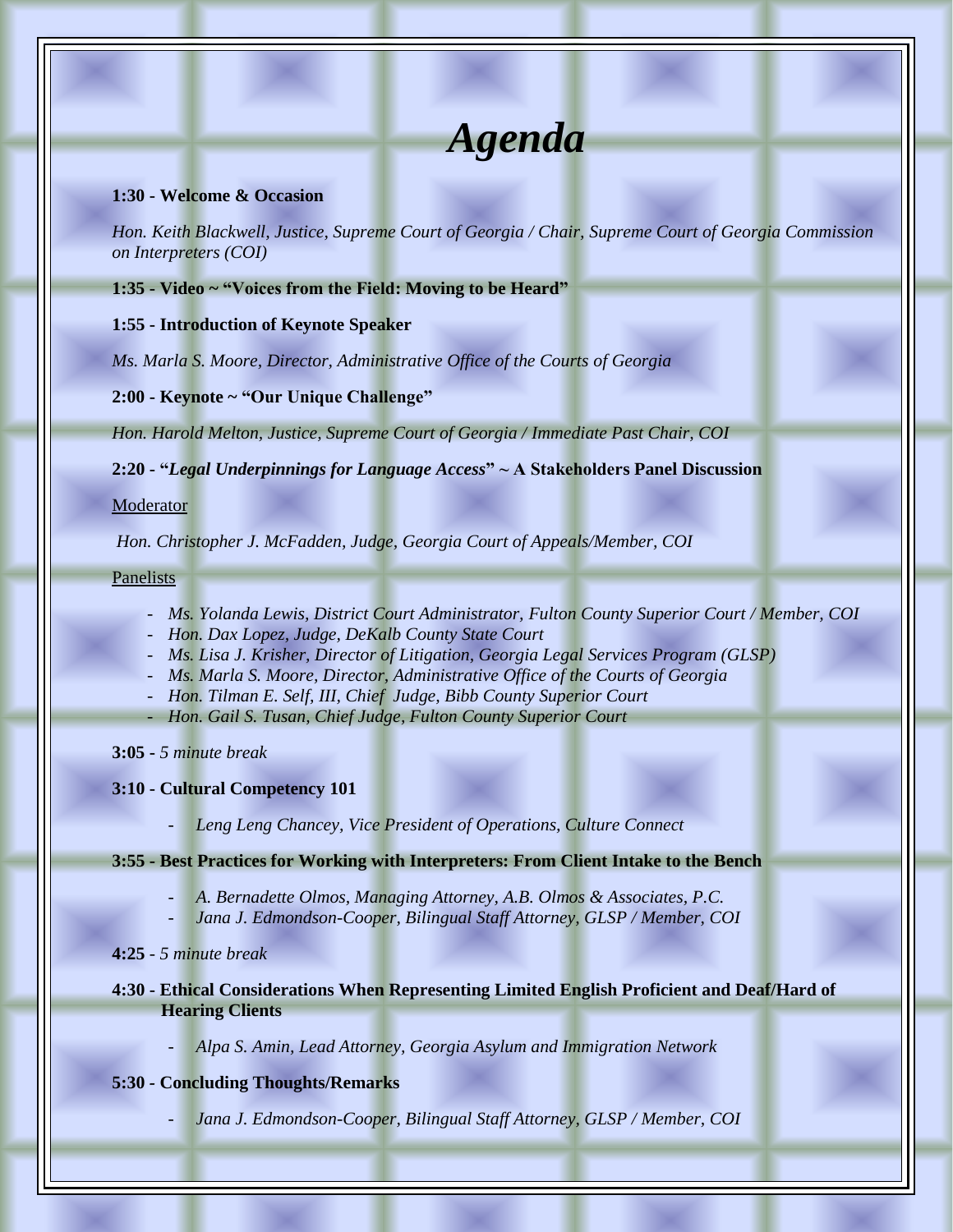## *Keynote Speaker*



### *Hon. Harold Melton, Justice, Supreme Court of Georgia*

#### *Immediate Past Chair, COI*

On July 1, 2005, Harold Melton was appointed to the Georgia Supreme Court by Governor Sonny Perdue. Prior to joining the Court, Justice Melton served as the Executive Counsel to Governor Perdue, representing the Governor on legal issues covering the entire scope of state government. Justice Melton helped safeguard Georgia's interests in water rights disputes with Alabama and Florida, and actively participated in administration efforts to advance the delivery of criminal justice services in the State.

Before serving as Executive Counsel, Justice Melton spent eleven years in the Georgia Department of Law under two Attorneys General where he dealt with issues ranging from the creation of the Georgia Lottery Corporation to the administration of Georgia's tobacco settlement. Prior to leaving to join the Governor's Office, Justice Melton served as Section Leader over the Consumer Interests Division.

Justice Melton received a Bachelor of Science degree from Auburn University and his Juris Doctorate from the University of Georgia in 1991. He previously served as a Volunteer Leader of Young Life Ministries for 11 years. He is currently a Board Member of the Atlanta Youth Academies and the Director of Teen Ministry at Southwest Christian Fellowship Church. A native of Washington, D.C., Justice Melton grew up in East Point and Marietta. He currently resides in Atlanta with his wife, Kimberly, and their three children.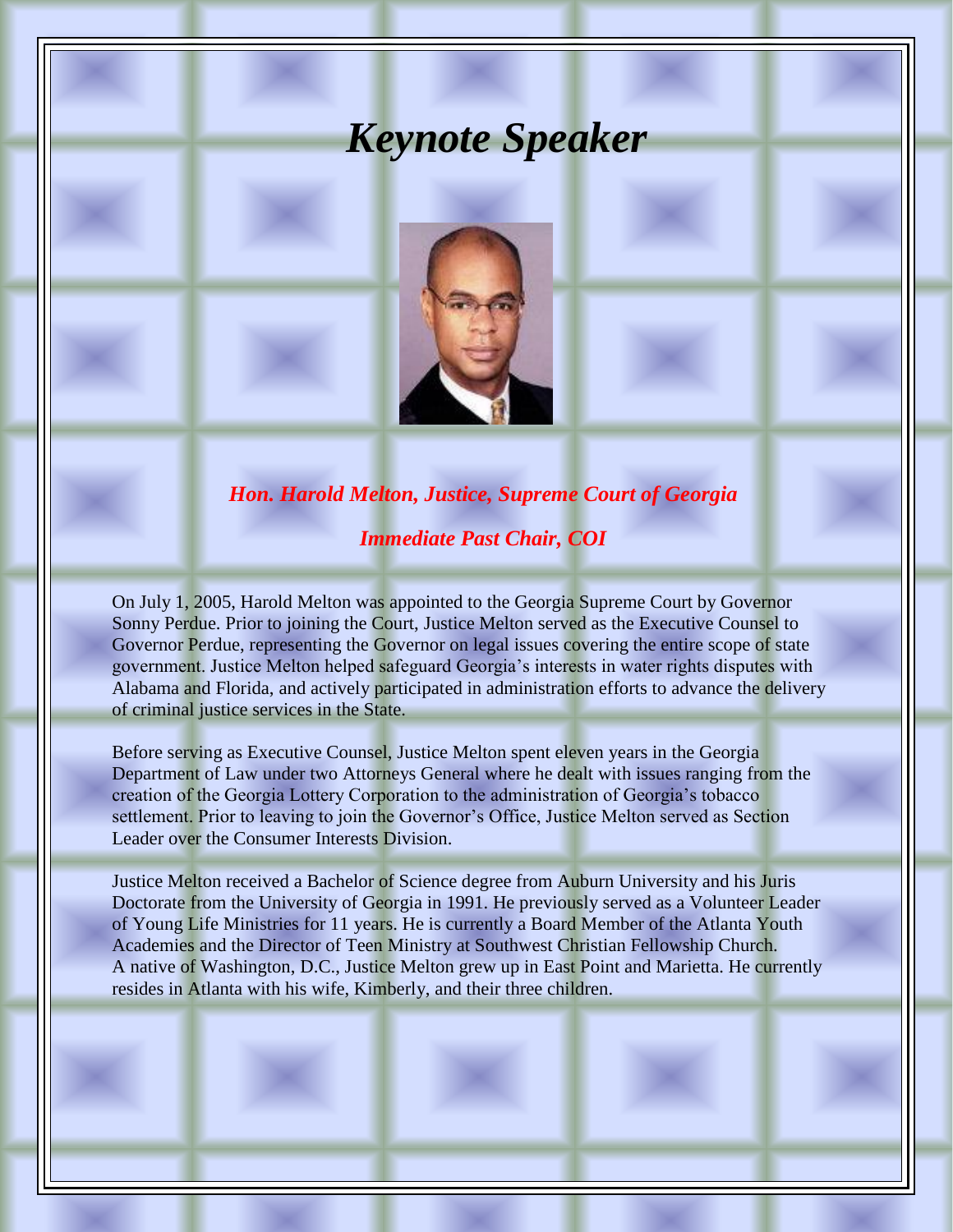## *Presenters*

#### *Hon. Keith R. Blackwell, Justice Supreme Court of Georgia / Chair, COI*

Justice Keith R. Blackwell was appointed to the Supreme Court of Georgia on June 25, 2012 by Governor Nathan Deal. Before that, he served as a judge on the Court of Appeals of Georgia, to which he was appointed by Governor Sonny Perdue on November 1, 2010. Justice Blackwell is a native of Cherokee County and now lives in Cobb County with his wife, Angela, and their three daughters.

Justice Blackwell completed his undergraduate and law studies at the University of Georgia. Following his graduation from law school, Justice Blackwell served as a law clerk to Judge J.L. Edmondson of the U.S. Court of Appeals for the Eleventh Circuit. Justice Blackwell then practiced law as an associate at Alston & Bird LLP, where he represented clients in criminal and regulatory investigations, consumer class actions and other complex commercial litigation. Beginning in early 2003, Justice Blackwell served as an Assistant District Attorney in Cobb County, where he represented the State of Georgia in several hundred felony prosecutions, including prosecutions for murder, kidnapping, armed robbery, carjacking, drug trafficking and financial crimes. In late 2005, Justice Blackwell joined Parker, Hudson, Rainer & Dobbs LLP, in Atlanta as an associate and three years later, he was elected as a partner of the firm. At Parker, Hudson, Justice Blackwell focused his practice on complex commercial litigation, including contract, real estate, insurance and business-tort cases. His practice also included the representation of crime victims in connection with criminal investigations and prosecutions, the representation of brokerage firms in securities arbitration and litigation and the representation of businesses and non-profit organizations in connection with issues concerning trade secrets, computer crimes, the privacy of nonpublic personal information and other data security matters.

Justice Blackwell has been active in a number of professional and legal policy organizations. He is a member of the Board of Advisors for the Atlanta Chapter of the Federalist Society for Law and Public Policy Studies, and he previously served as the Chapter president for three years and as a member of its Executive Board. He also is a member of the Cobb Bar Association and the State Bar of Georgia. Justice Blackwell presently serves as an advisor to the State Bar Committee on Business Courts, and he has been active in the Appellate Practice Section of the State Bar as well, having served on its Committee on State Practice and Legislation. In addition, Justice Blackwell is a master of the Joseph Henry Lumpkin American Inn of Court and the Columbus American Inn of Court, and he chairs the Georgia Commission on Interpreters. Prior to his service as a judge, Justice Blackwell served as a member of the Governor's Judicial Nominating Commission and as an advisor to the House Judiciary Committee with respect to the revision of the state evidence code.

#### *Ms. Marla S. Moore, Director, Administrative Office of the Courts of Georgia*

Marla S. Moore was appointed by the Judicial Council of Georgia to serve as the Director of the Administrative Office of the Courts beginning August 1, 2009. She served as revenue manager in the Kansas Department of Revenue before moving to Georgia and joining the Administrative Office of the Courts as Assistant to the Director. Since that time, Ms. Moore held various positions within the AOC, leaving in 2006 to work in the Criminal Justice Coordinating Council over-seeing DOJ and state funded grants.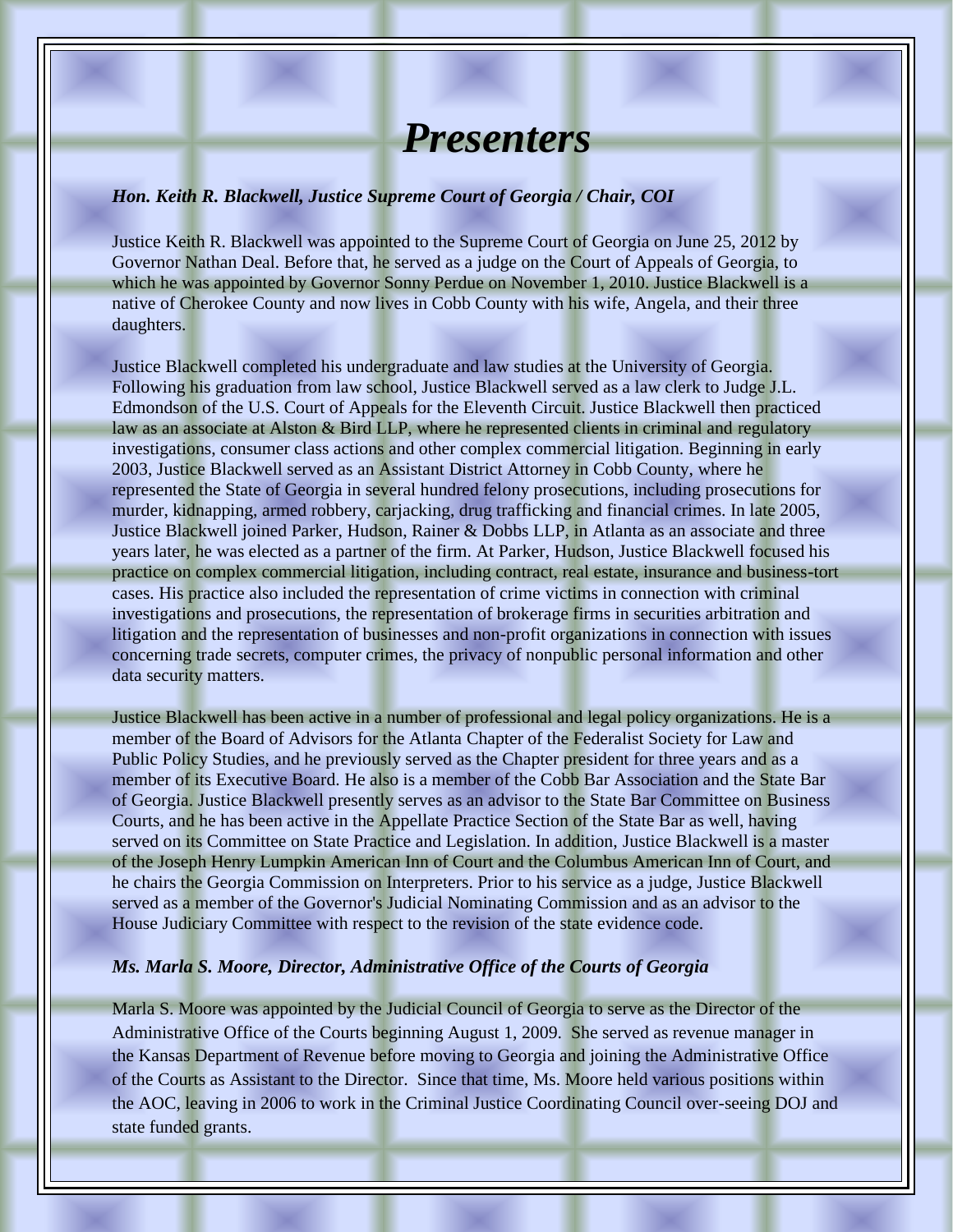During her time at the Administrative Office of the Courts, Ms. Moore served as chair of the Georgia Commission on Family Violence for two years. She chaired the committee of the Sexual Assault Task Force that developed the first state-wide protocol for handling sexual assault cases. She served as Project Director for the Georgia Commission on Gender Bias and Executive Director of the Supreme Court Committee for Gender Equality.

She currently serves on the Criminal Justice Coordinating Council, Board of Trustees of the Institute of Continuing Judicial Education, Bench and Bar Committee, and is a past president of the Georgia Council of Court Administrators, a former member of the Board of Visitors of Emory University and the Next Generation Courts Commission. As a member of the Conference of State Court Administrators, Ms. Moore serves on multiple committees, contributing to the work being done nationally to improve court administration. In addition, she is a member of both the National Association of Court Management and of the National Association of Women Judges. Ms. Moore has received numerous awards and honors for her service to the court system and the state of Georgia. She is a recipient of the 2012 National Center for State Courts Distinguished Service Award.

Ms. Moore holds a Bachelor of Arts Degree in history and a Master of Science Degree in political science from Pittsburg State University in Pittsburg, Kansas. She is a Fellow of the Institute for Court Management and a graduate of the Judicial Education Leadership Institute, Memphis University. She is married with 2 daughters and 1 grandson.

#### *Hon. Christopher J. McFadden, Judge, Georgia Court of Appeals / Member, COI*

Christopher J. McFadden was elected to the Georgia Court of Appeals in November 2010 for a term beginning January 1, 2011. He is the son of the late Isabel McFadden and the late Judge Donald B. McFadden, who served for twenty years as a trial court judge in Akron, Ohio.

Judge McFadden graduated from Oglethorpe University in 1980 and from the University of Georgia School Of Law in 1985. He opened his own law office in 1988 and remained a sole practitioner until he joined the Court of Appeals. For most of that time, he practiced in Decatur and focused on appellate litigation. Before joining the Court of Appeals as its 74th judge, he appeared as appellate counsel before 26 of the judges who preceded him.

In 1996, along with the late Professor Edward C. Brewer and attorney Charles R. Sheppard, he published Georgia Appellate Practice through the Harrison Company of Norcross, Georgia. With Mr. Sheppard and attorneys Charles M. Cork, III, George W.K. Snyder, Jr. and David A. Webster, Judge McFadden continues to update it for West, which now publishes it in annual editions. With attorney Laurie Webb Daniel, he is a founding past Chair of the Appellate Practice Section of the State Bar of Georgia. For twelve years, Judge McFadden served as an officer or director of the Atlanta Bar Association. Earlier, he chaired its Sole Practitioner/Small Firm Section. He is a recipient of the Atlanta Bar's Distinguished Service Award and Charles E. Watkins, Jr. Award.

Judge McFadden has served as a volunteer attorney for the Innocence Project and the Election Protection Project. He is a member of the Atlanta Bar Association, DeKalb Bar Association, Fayette County Bar Association, Georgia Association of Criminal Defense Lawyers (honorary), Lawyers Club of Atlanta, the Old Warhorse Lawyers Club, the Federalist Society, American Constitution Society, Saint Thomas More Society and Oglethorpe University's Stormy Petrel Bar Association. He served for more than six years on the State Bar of Georgia's Committee on the Judiciary. He is a member of the appellate practice committees of the Litigation and Tort and Insurance Practice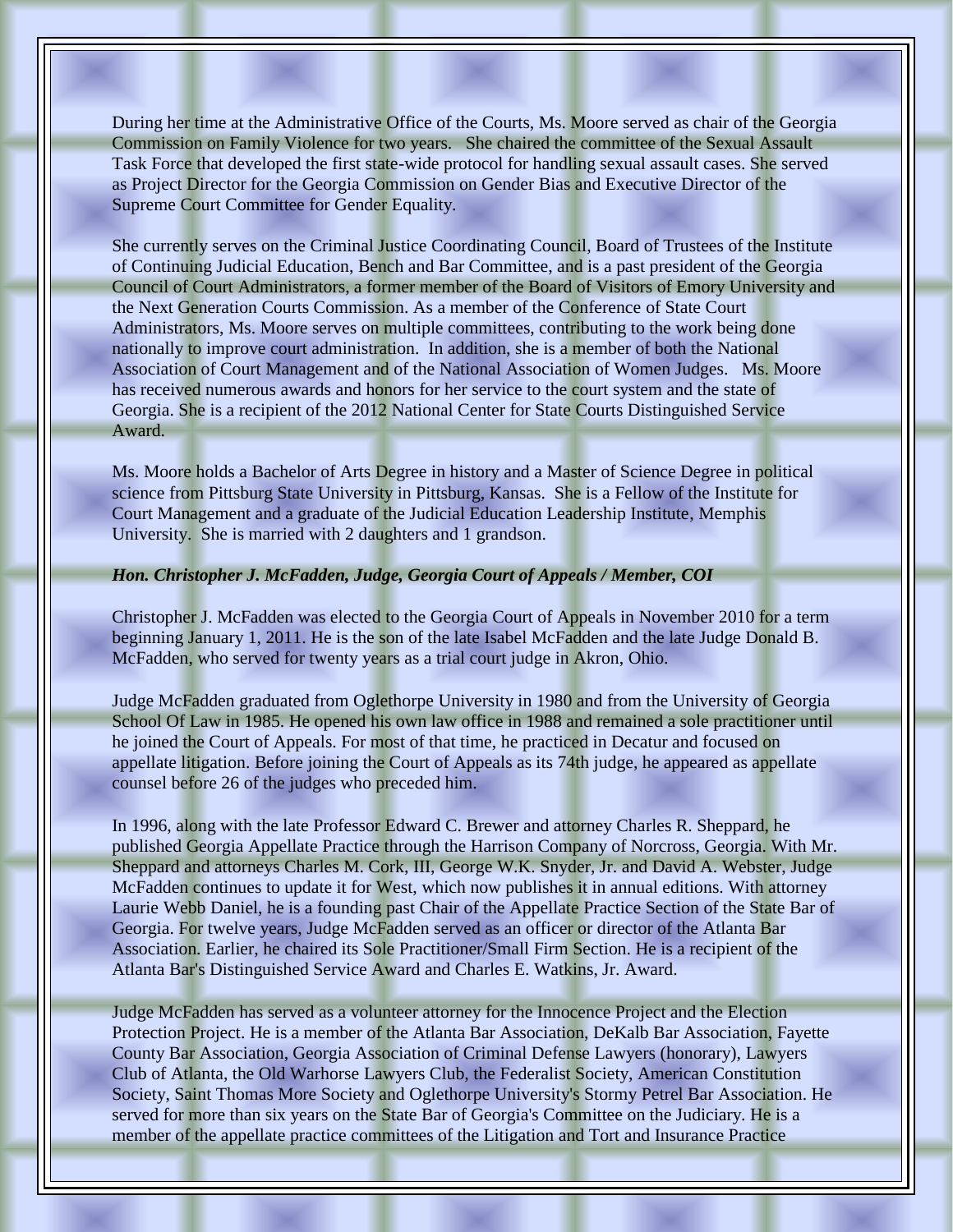Sections of the American Bar Association. He presently serves on the Appellate Judges Education Institute's Summit Planning Committee and represents the Court of Appeals on the Georgia Commission on Interpreters and on the Board of Trustees of the Institute of Continuing Judicial Education of Georgia.

He is a parishioner at Sacred Heart Catholic Church in Griffin, Georgia and has served as a lector since 1988. Judge McFadden is married to Dr. Linda Hyde, Professor of Biology at Gordon State College in Barnesville, Georgia. They have a son.

#### *Ms. Yolanda Lewis, District Court Administrator, Fulton County Superior Court / Member, COI*

Yolanda Lewis is the District Court Administrator and the Court Administrator for the Superior Court of Fulton County, the largest court system in the State of Georgia. Ms. Lewis has served in her capacity in Fulton County since October 2010. Prior to joining the Atlanta Judicial Circuit, she served as the Court Administrator for Clayton County's Superior and State Court, and the Assistant Director of Judicial Liaison with the Administrative Office of the Courts. During her fourteen (14) year career with the judiciary, she has provided broad-scale executive level recommendations, strategic direction, training, financial management, alternative sentencing development and legislative support to more than 1,700 judges and more than 1,100 courts.

Ms. Lewis is a self-starter with a focus on performance management and innovation. She began her professional career as probation officer in Mobile Alabama and quickly worked her way up to Assistant Chief of the Community Service Division for the Mobile County Communication Corrections Program. Lewis is credited for planning the first Georgia Victims Assistance Academy, developing the Judicial Stratification Project to identify the needs of Georgia law enforcement communities, created the first Regional Justice Technology Expo and has managed multiple committees commissioned by the Chief Justice of the Supreme Court. She has created two award winning court programs, one of which received national recognition as a benchmark for access to justice. Ms. Lewis is also the host and executive producer of the television program "Fulton Justice", a court related show dedicated to providing resources, information and a closer look at how the Atlanta court system operates.

Ms. Lewis is a native of Alabama and a graduate of the University of South Alabama where she received a Bachelor of Arts in Criminal Justice and a Master in Public Administration and Intergovernmental Affair. She is also a graduate of Leadership Clayton and the Institute for Diversity Management. She is an instructor for Michigan State University where she teaches court mangers and judges across the country principles of Judicial Administration. She is a certified court manager by the National Center for State Courts. She has always taken interest in her community and has earned a National Service Award during the presidency of William "Bill" Clinton for her work with displaced Americans affected by HIV and Aids. Ms. Lewis was elected to the Board of Directors for the National Association for Court Management in 2012, serves on the Board of the Georgia Council of Court Administrators, and serves as a member of the National Association of Public Administrators and a host of other state and national organizations. She is the Co-Founder Sisters with Purpose, a nonprofit organization which supports the needs of abused women and children and is noted for her development of a one day mentoring and empowerment program called "Girl's Day  $In$ ".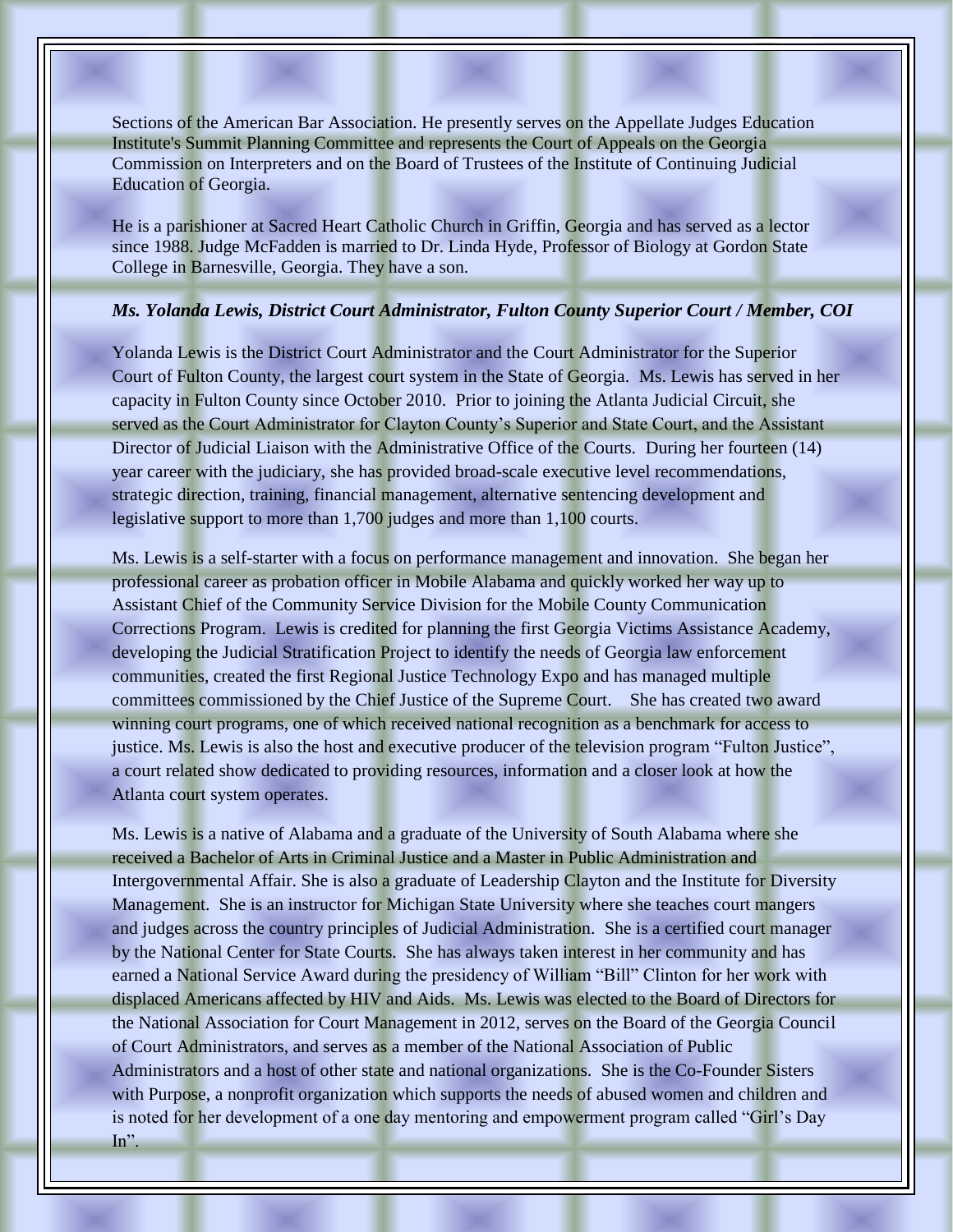#### *Ms. Lisa J. Krisher, Director of Litigation, Georgia Legal Services Program (GLSP)*

Lisa J. Krisher is the Director of Litigation with Georgia Legal Services Program, the statewide nonprofit law firm whose attorneys represent people with low incomes in civil cases. She has spent her legal career at GLSP advocating for marginalized people. She also is responsible for GLSP's language access advocacy and for GLSP's provision of legal services to limited English proficient clients. She is a member of the National Language Access Advocates Network, a national organization focusing on advocacy to eradicate language discrimination and promote language rights. Lisa has spoken at national legal conferences on language access and co-authored "*Seen But Often Unheard: Limited-English-Proficiency Advocacy in Georgia,"* Clearinghouse Review: Journal of Poverty Law and Policy, 46 Clearinghouse Rev. 343 (Nov.-Dec. 2012)**.** Lisa is a member of the Appellate Practice Section of the State Bar of Georgia, and is the former chair of the Individual Rights Section of the State Bar of Georgia. Lisa received the 1997 State Bar of Georgia's Access to Justice Committee's Dan Bradley Legal Services Award and the 2013 Civil Kutak-Dodds Prize for contributions to equal justice.

#### *Hon. Dax Lopez, Judge, DeKalb County State Court*

Born in Ponce, Puerto Rico, Dax Lopez moved to Georgia at the age of six. Constantly on the move, Dax lived in six states, mostly in the South, throughout his child hood. Dax attended Vanderbilt University where he obtained a Bachelor of Science in Political Science. He obtained his law degree from Vanderbilt Law School, where he served as the president of the Vanderbilt Bar Association and as an editor on the Vanderbilt Journal Transnational Law.

After graduation, Dax served as the law clerk for the Hon. Hector M. Laffitte in the Federal District Court for the District of Puerto Rico. Dax returned to Atlanta in 2002 to commence his career as an attorney at Holland & Knight, LLP, where he practiced in the complex civil litigation group for three years. In 2005, Dax joined the litigation group at Ashe, Rafuse  $\&$  Hill where he handled class actions, employment matters, and product liability cases. In 2008, Dax furthered his commercial litigation experience by joining the litigation group of Foltz & Martin LLC.

Dax is the past president of the Georgia Hispanic Bar Association. He also serves on the Board of Directors of the Georgia Association of Latino Elected Officials. Dax remains active in and committed to several other civil and community organizations. Dax is married to attorney Zulma Lopez. Together they are the proud parents of three children: Roberto Carolos, Sebastian, and Elisa. Dax and his family are members of The Temple in midtown.

#### *Hon. Tilman E. Self, III, Chief Judge, Bibb County Superior Court*

Judge Self has served on the bench as a Superior Court Judge in the Macon Judicial Circuit since 2007. Prior to that, he worked for twelve years at the Law Offices of Sell & Melton LLP where he rose through the ranks from a law clerk to an equity partner focusing on the areas of employment discrimination litigation, condemnation litigation, general civil litigation, corporate litigation, and probate matters. Prior to law school, Judge Self served four years in the United States Army where he was a Field Artillery officer serving in various units in Georgia, Oklahoma, and the Republic of Korea. Judge Self received his Bachelor of Science in Business Administration from The Citadel, The Military College of South Carolina in Charleston, South Carolina where he graduated *magna cum laude*. He received his Juris Doctorate from the University of Georgia School of Law where he graduated c*um laude*.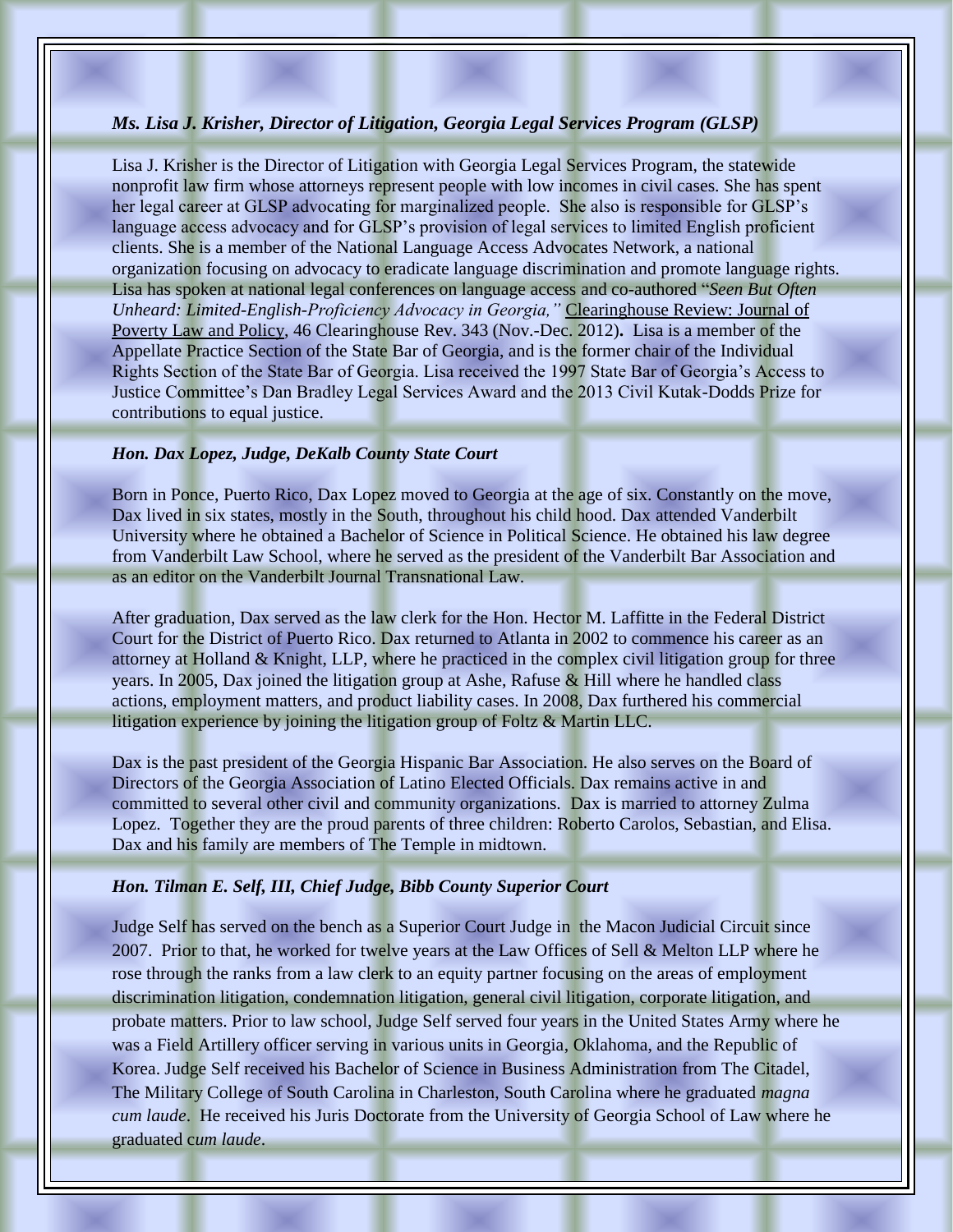Judge Self has served in many distinguished professional associations including as a Co-Vice Chair for the State Bar of Georgia Bench and Bar Committee, Fellow in the Lawyers Foundation of Georgia, President of Macon Bar Association, member of the Domestic Violence Committee for the Judicial Council of the State of Georgia, and as a member of the William Augustus Bootle American Inn of Court.

Judge Self is a member of Piedmont Church and the Macon Rotary Club. Additionally, he is a member of The Shield Club which provides scholarships to children of slain law enforcement officers. Judge Self also serves on the Executive Board for both the Central Georgia Council for the Boy Scouts of America and the Museum of Aviation Foundation. Judge Self is married to Amy Darnell Self and is the father of one daughter.

#### *Hon. Gail S. Tusan, Chief Judge, Fulton County Superior Court*

Judge Gail S. Tusan grew up in Southern California, attending high school in Pasadena. She received her BA in Psychology from the University of California at Los Angeles and her Juris Doctorate from George Washington University School of Law. She has served on the bench for twenty-nine years. Ambassador Andrew Young first appointed her as an administrative law judge for the City of Atlanta in 1984. In 1990, the late Mayor Maynard H. Jackson, appointed her to serve on the City Court of Atlanta. Then Governor Zell Miller appointed her to the State Court of Fulton County in 1992, and after she was elected to retain said seat, he elevated her to the Superior Court of Fulton County in 1995. Judge Tusan is serving her fifth elected term of office as a Superior Court Judge. She was appointed as the first Deputy Chief Judge of her court in May 2013, and as of February 1<sup>st</sup> 2014, she will be the first African-American Chief Judge of Superior Court of Fulton County.

Judge Tusan is a National Judicial College faculty member and presently serves as an Adjunct Emory Law School Faculty member team teaching a Civil Trial Practice – Family Law course. She has served as Chair of the Judicial Sections of the Gate City Bar Association and Atlanta Bar Association, President of the Atlanta Legal Aid Society, Georgia Association of Black Women Attorneys ("GABWA"), Camp Fire USA, Georgia Council, Vice President of the Legal Clinic for the Homeless and Chair, Georgia Supreme Court's Commission on Continuing Lawyer Competency. In 2009, GABWA bestowed upon her its Leah Ward Sears Distinction in Profession Legacy Award. Among many other awards, Judge Tusan is a past recipient of the MLK Center for Nonviolent Social Change's Peace and Justice Award and a member of the YWCA of Greater Atlanta's Academy of Women Achievers and a Charter Inductee into her alma mater, John Muir High School's Hall of Fame. She also proudly serves as President of Buckhead/Cascade City Chapter of Links, Incorporated. Judge Tusan and her husband, Dr. Carl V. Washington, Jr., are members of the historic First Congregational Church, UCC, where they serve as members of the Diaconate Board.

Judge Tusan's publications include a feature article in the December 2009 issue of the Georgia Bar Journal entitled *Cultural Competence in the Courtroom.* Her debut novel entitled *Misjudged* was published in 2007.

#### *Ms. Leng Leng Chancey, Vice President of Operations, Culture Connect*

Leng Leng Chancey is currently serving as the VP, Operations for Culture Connect, Inc., a non-profit organization based in Decatur, GA whose mission is to foster cultural fluency between immigrants and the community at large through language services, mentoring and education. Prior to this role, she was the VP, Business Development for Culture Connect, Inc. Throughout the years, Leng Leng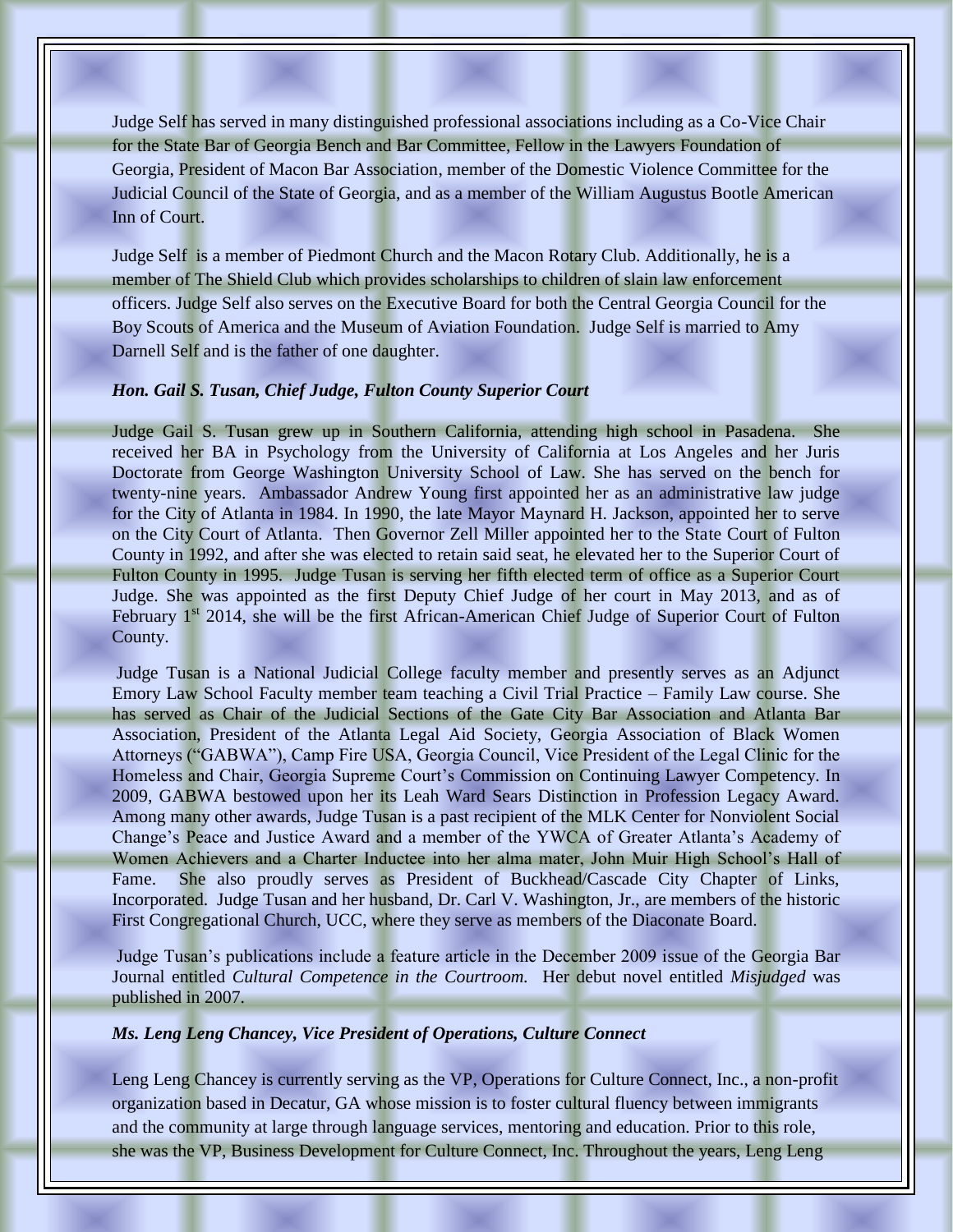has worked at several local non-profits including the Center for Pan Asian Community Services, and United Way of Greater Atlanta.

Born and raised in Singapore, Leng Leng first came to the United States in 1993 to attend college at Washington State University in Pullman, WA. She earned a Bachelor's of Arts degree in History before enrolling in graduate school at the University of Arizona in Tucson, AZ, where she focused on East Asian Studies. While living in Tucson, she served as the Vice Principal of the Tucson Chinese School for three years. In that role, she managed the daily operations of the school and worked with the local community to promote traditional Chinese culture and Chinese language.

Leng Leng is also a founding and current member of an all women, multi-generational, multi-culturally advocacy Korean drumming group that performs at rallies and marches throughout the eastern seaboard. She currently lives in Tucker, GA, with her husband and two children, ages 11 and 8.

#### *Ms. A. Bernadette Olmos, Managing Attorney, A.B. Olmos & Associates, P.C.*

Ms. Olmos founded A.B. Olmos & Associates, P.C., with the intent of ensuring that her clients have access to the highest quality legal representation. As the practice has grown, Ms. Olmos has built her expertise to cater to the full spectrum of family law and personal injury cases. She is a registered mediator and arbitrator.

The daughter of civil rights activists, Bernadette Olmos dedicates her practice to fierce advocacy on behalf of her clients. Ms. Olmos has extensive experience in handling family law matters for clients across the spectrum of economic and cultural backgrounds. Ms. Olmos is fluent in Spanish.

Ms. Olmos is heavily involved in her Alma Mater community and the local Atlanta community at large. She is currently serving a 3-year appointment to Atlanta's John Marshall Law School Alumnae Board. Beginning in Fall 2014, she will be the Adjunct Professor for John Marshall Law School's Family Law Clinic, which will provide family law assistance to litigants in Fulton County.

She is a member of the American Bar Association Committee on Task Force on Mental Health Care in Immigration Detention as well as a member of Georgia Legal Services Program's Board of Directors. She is also an active member of the Georgia Hispanic Bar Association, and was a member of the Hispanic National Bar Association's Community Service Committee for the 2013 Mid-year Corporate Counsel Conference.

Bernadette is admitted to practice with the State of Georgia, the Georgia Court of Appeals, the Georgia Supreme Court, the United States District Court for the Northern District of Georgia, and the Supreme Court of the United States.

#### *Ms. Jana J. Edmondson-Cooper, Bilingual Staff Attorney, GLSP / Member, COI*

Jana J. Edmondson-Cooper, Bilingual Staff Attorney at Georgia Legal Services Program, provides bilingual legal counsel and representation to individuals in federal and state administrative forums as well as courts of law. Her areas of practice include family law, housing law, public benefits, health law, wills and estates, consumer law and education law with a focus on limited English proficiency (LEP)/language access issues. Ms. Edmondson-Cooper engages in strategic LEP/ language access advocacy on local, state and national levels, including but not limited to contributing to the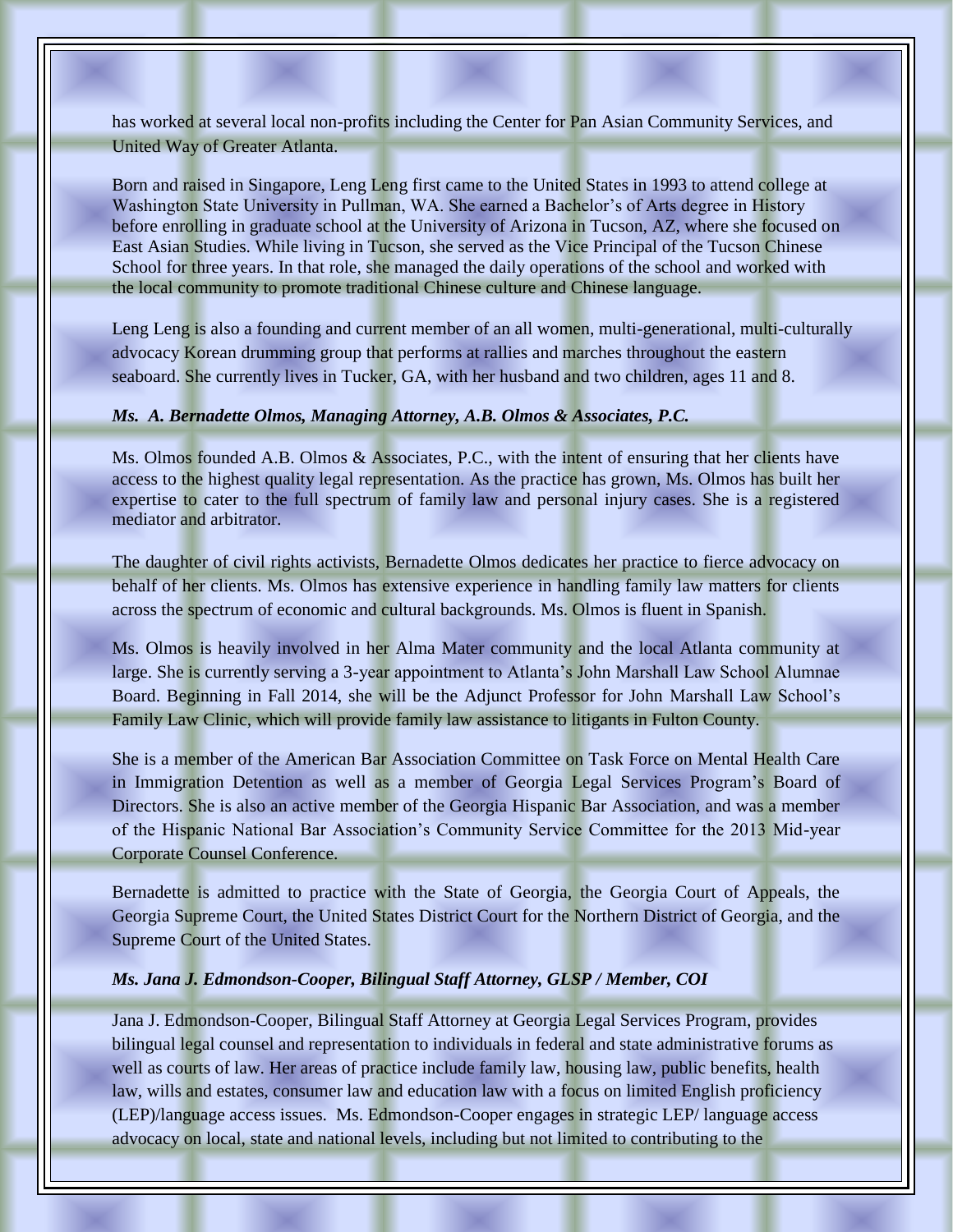development of statewide and national curriculums for training attorneys and judges on language access as an access to justice issue as well as the development of local, state and national language access policies. Ms. Edmondson-Cooper has been invited to speak about language access in a variety of legal contexts at national conferences.

Previously recognized as a "Trailblazing Lawyer for Justice" and an active member of the National Language Access Advocates Network (N-LAAN), Ms. Edmondson-Cooper has authored and coauthored several articles - available at [www.linkedin.com/in/jjecesq/](http://www.linkedin.com/in/jjecesq/) - on language access in connection with several legal practice areas. In 2013, Ms. Edmondson-Cooper was appointed to fill a vacancy on the Supreme Court of Georgia Commission on Interpreters. The Commission, which sets the rules, policies and procedures for regulating the quality of court interpreters in the state, is comprised of legislators, judges, lawyers and court interpreters. Each year members rotate off the Commission and recommendations are received for new appointments which must be approved by the Court. Licensed to practice law in Georgia and the District of Columbia (inactive), Ms. Edmondson-Cooper is a graduate of Spelman College and Mississippi College School of Law. Prior to practicing law, Ms. Edmondson-Cooper was professionally trained as a legal interpreter.

Ms. Edmondson-Cooper is a member of several professional organizations including the Georgia Association of Black Women Attorneys (GABWA) where she currently serves as Regional Vice President. She also serves on the State Bar of Georgia (SBG) Access to Justice Committee, SBG YLD Executive Council and the Leadership and Diversity Committee of the National Legal Aid and Defender Assoc. (NLADA) Civil Policy Group.

#### *Ms. Alpa S. Amin, Lead Attorney, Georgia Asylum and Immigration Network*

Alpa S. Amin is the Lead Attorney with the Victims of Violence Program at the Georgia Asylum and Immigration Network (GAIN). Ms. Amin began her work with GAIN in 2008 as a Law and Policy Assistant and in 2010 was awarded an Equal Justice Works Fellowship sponsored by Greenberg Traurig and King & Spalding to continue her work at the organization. In her current position, Ms. Amin manages the Victims of Violence Program and provides free legal representation to immigrant victims of human trafficking, domestic violence, and sexual assault through direct services and pro bono referrals. In addition to filing VAWA-based petitions with USCIS, namely T-visa, U-visa and VAWA self-petitions, she recruits, trains, and mentors pro bono attorneys. Ms. Amin works closely with federal/local law enforcement and is an active member of the Metro Atlanta Anti-Human Trafficking Task Force and the Human Trafficking and State Courts Collaborative. Ms. Amin received her B.A. from Virginia Tech and her J.D. from Atlanta's John Marshall Law School.